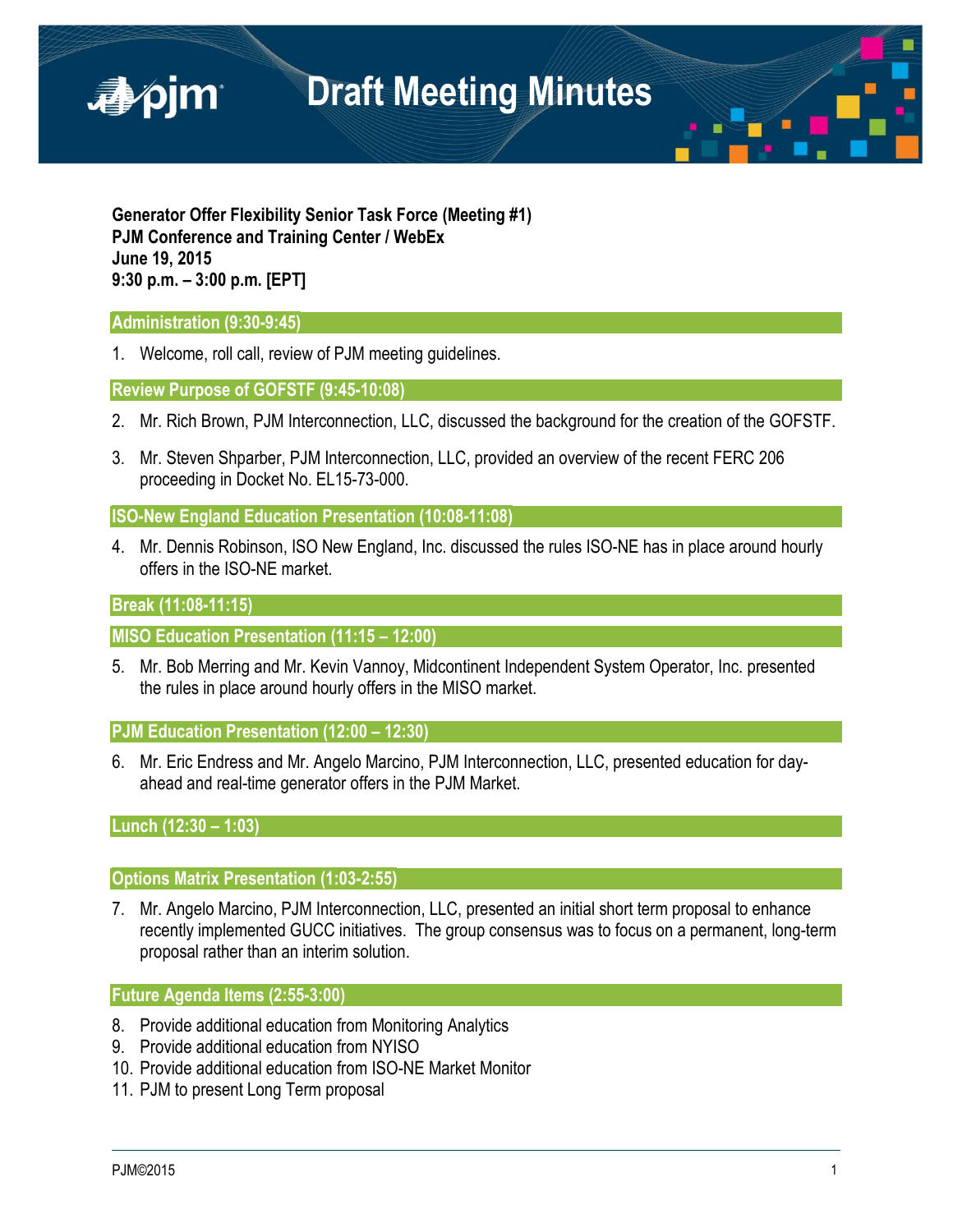### **Future Meeting Dates**

■pim

| June 29th               | $9:30$ am $-4:00$ pm | Conference and Training Center /<br>WebEx |
|-------------------------|----------------------|-------------------------------------------|
| July 10th               | $9:30$ am $-4:00$ pm | Conference and Training Center /<br>WebEx |
| July 22nd               | $9:30$ am $-4:00$ pm | Conference and Training Center /<br>WebEx |
| August 4th              | $9:30am - 4:00pm$    | Conference and Training Center /<br>WebEx |
| August 21 <sup>st</sup> | $9:30$ am $-4:00$ pm | Conference and Training Center /<br>WebEx |
| September 4th           | $9:30$ am $-4:00$ pm | Conference and Training Center /<br>WebEx |
| September 23rd          | $9:30$ am $-4:00$ pm | Conference and Training Center /<br>WebEx |

#### Author: B. Chmielewski

#### **Anti-trust:**

You may not discuss any topics that violate, or that might appear to violate, the antitrust laws including but not limited to agreements between or among competitors regarding prices, bid and offer practices, availability of service, product design, terms of sale, division of markets, allocation of customers or any other activity that might unreasonably restrain competition. If any of these items are discussed the chair will re-direct the conversation. If the conversation still persists, parties will be asked to leave the meeting or the meeting will be adjourned.

#### **Code of Conduct:**

As a mandatory condition of attendance at today's meeting, attendees agree to adhere to the PJM Code of Conduct as detailed in PJM Manual M-34 section 4.5, including, but not limited to, participants' responsibilities and rules regarding the dissemination of meeting discussion and materials.

#### **Public Meetings/Media Participation:**

Unless otherwise noted, PJM stakeholder meetings are open to the public and to members of the media. Members of the media are asked to announce their attendance at all PJM stakeholder meetings at the beginning of the meeting or at the point they join a meeting already in progress. Members of the Media are reminded that speakers at PJM meetings cannot be quoted without explicit permission from the speaker. PJM Members are reminded that "detailed transcriptional meeting notes" and white board notes from "brainstorming sessions" shall not be disseminated. Stakeholders are also not allowed to create audio, video or online recordings of PJM meetings.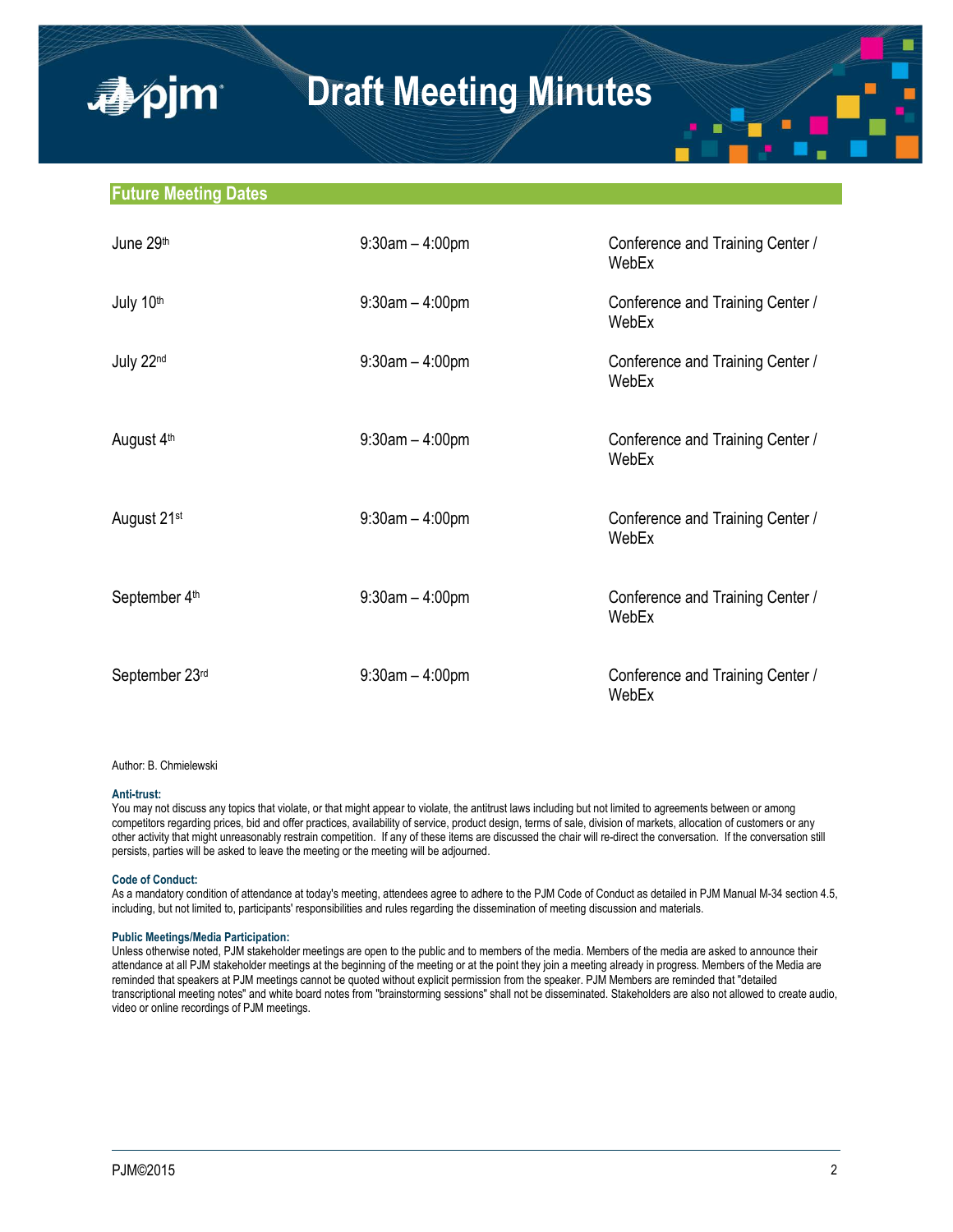



| <b>LAST NAME</b> | <b>FIRST NAME</b> | <b>COMPANY</b>                     | <b>SECTOR</b>               |
|------------------|-------------------|------------------------------------|-----------------------------|
| Antonelli        | Diane             | PJM Interconnection, LLC           | Not Applicable              |
| Borgatti         | Michael           | <b>Gable and Associates</b>        | Not Applicable              |
| <b>Bowring</b>   | Joseph            | Monitoring Analytics, LLC          | Not Applicable              |
| <b>Brown</b>     | Rich              | PJM Interconnection, LLC           | Not Applicable              |
| <b>Brownell</b>  | Stan              | Monitoring Analytics, LLC          | Not Applicable              |
| Chmielewski      | <b>Brian</b>      | PJM Interconnection, LLC           | Not Applicable              |
| Cox              | Jason             | Dynegy Power Marketing, Inc.       | <b>Generation Owner</b>     |
| <b>Endress</b>   | Eric              | PJM Interconnection, LLC           | Not Applicable              |
| Fitch            | Neal              | NRG Power Marketing, Inc.          | <b>Generation Owner</b>     |
| Foladare         | Kenneth           | <b>IMG Midstream LLC</b>           | <b>Generation Owner</b>     |
| Ford             | Adrien            | PJM Interconnection, LLC           | Not Applicable              |
| Greening         | Michele           | Talen Energy Marketing, LLC        | <b>Generation Owner</b>     |
| Hagaman          | Derek             | <b>GT Power Group</b>              | Not Applicable              |
| Helm             | Gary              | PJM Interconnection, LLC           | Not Applicable              |
| Hendrzak         | Chantal           | PJM Interconnection, LLC           | Not Applicable              |
| Hsia             | Eric              | PJM Interconnection, LLC           | Not Applicable              |
| Hugee            | Jacqulynn         | PJM Interconnection, LLC           | Not Applicable              |
| Johnson          | Carl              | Customized Energy Solutions, Ltd.* | Not Applicable              |
| Keech            | Adam              | PJM Interconnection, LLC           | Not Applicable              |
| King             | Kendra            | PJM Interconnection, LLC           | Not Applicable              |
| Lieberman        | Steven            | Old Dominion Electric Cooperative  | <b>Electric Distributor</b> |
| Luna             | Tawnya            | PJM Interconnection, LLC           | Not Applicable              |

П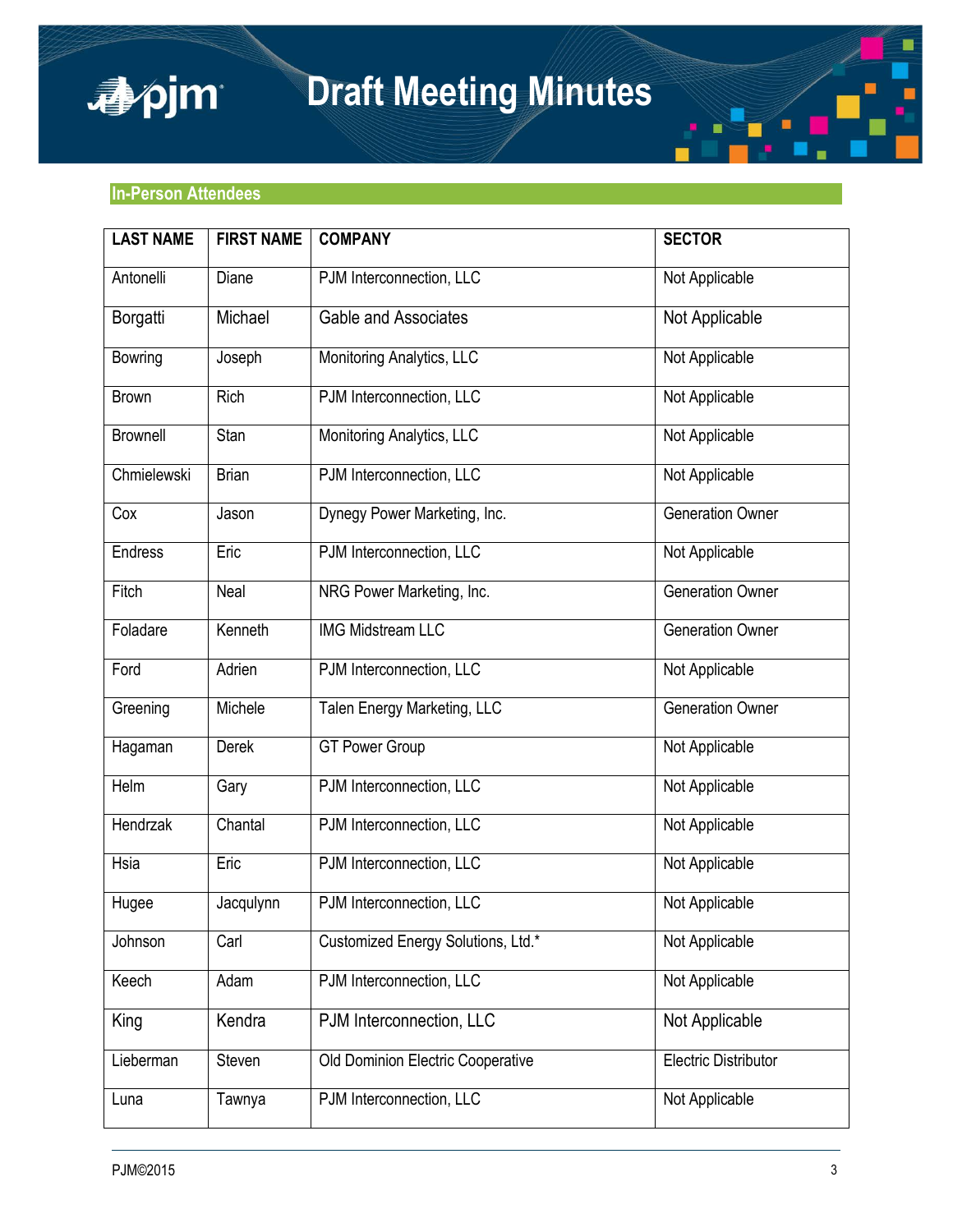

| Marcino        | Angelo        | PJM Interconnection, LLC                                    | Not Applicable          |
|----------------|---------------|-------------------------------------------------------------|-------------------------|
| Morelli        | Lisa          | PJM Interconnection, LLC                                    | Not Applicable          |
| Olaleye        | Michael       | PJM Interconnection, LLC                                    | Not Applicable          |
| Price          | Ruth          | Division of the Public Advocate of the State of<br>Delaware | <b>End Use Customer</b> |
|                | Scarp         | Calpine Energy Services, L.P.                               | <b>Generation Owner</b> |
| Shparber       | Steven        | PJM Interconnection, LLC                                    | Not Applicable          |
| <b>Stewart</b> | <b>Travis</b> | <b>Gable and Associates</b>                                 | Not Applicable          |
| Tacka          | Natalie       | PJM Interconnection, LLC                                    | Not Applicable          |
| Velasco        | Cheryl Mae    | PJM Interconnection, LLC                                    | Not Applicable          |
| Ward           | Michael       | PJM Interconnection, LLC                                    | Not Applicable          |
| Warshel        | Kim           | PJM Interconnection, LLC                                    | Not Applicable          |

## **WebEx / Teleconference Attendees**

| <b>LAST NAME</b> | <b>FIRST NAME</b> | <b>COMPANY</b>                           | <b>Sector</b>               |
|------------------|-------------------|------------------------------------------|-----------------------------|
| Anders           | Dave              | PJM Interconnection, LLC                 | Not Applicable              |
| Baran            | Eric              | Allegheny Electric Cooperative, Inc.     | <b>Electric Distributor</b> |
| <b>Beller</b>    | Robert            | Appalachian Power Company                | <b>Transmission Owner</b>   |
| <b>Benchek</b>   | Jim               | <b>FirstEnergy Solutions Corporation</b> | <b>Transmission Owner</b>   |
| <b>Bolan</b>     | Martin            | <b>FirstEnergy Solutions Corporation</b> | <b>Transmission Owner</b>   |
| Bonner (ES)      | Charles           | Dominion Virginia Power                  | Not Applicable              |
| <b>Brodbeck</b>  | John              | Potomac Electric Power Company           | <b>Electric Distributor</b> |
| <b>Bruce</b>     | Susan             | <b>McNees Wallace &amp; Nurick LLC</b>   | Not Applicable              |
| Carmean          | Gregory           | <b>OPSI</b>                              | Not Applicable              |
| Citrolo          | John              | PSEG Energy Resources and Trade LLC      | <b>Transmission Owner</b>   |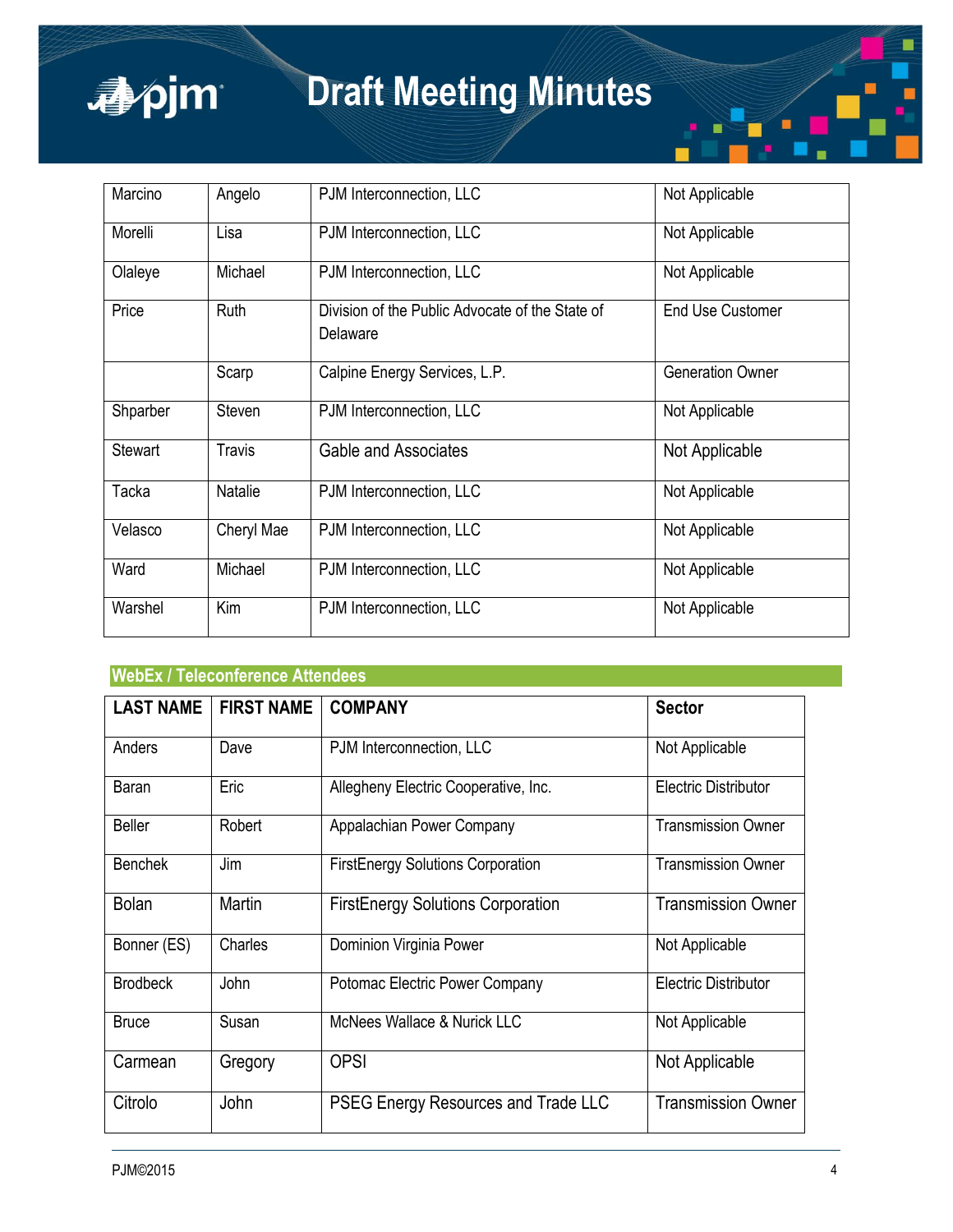

| Cox         | Phil         | Appalachian Power Company                  | <b>Transmission Owner</b>   |
|-------------|--------------|--------------------------------------------|-----------------------------|
| Dailey      | Michael      | Northern Virginia Electric Cooperative     | <b>Electric Distributor</b> |
| Demuynck    | Rene         | New Jersey Board of Public Utilities       | Not Applicable              |
| Dugan       | Chuck        | East Kentucky Power Cooperative, Inc.      | <b>Transmission Owner</b>   |
| Farber      | John         | <b>DE Public Service Commission</b>        | Not Applicable              |
| Filomena    | Guy          | Customized Energy Solutions, Ltd.*         | Not Applicable              |
| Fink        | Sari         | Office of the Ohio Consumers' Counsel      | <b>End Use Customer</b>     |
| Garnett     | <b>Bryan</b> | Duke Energy Ohio, Inc.                     | <b>Transmission Owner</b>   |
| Hall II     | Walter       | Maryland Public Service Commission         | Not Applicable              |
| Hastings    | David        | Illinois Municipal Electric Agency         | Not Applicable              |
| Helms       | Joseph       | Rainbow Energy Marketing Corporation       | Other Supplier              |
| Herel       | Suzanne      | RTO Insider                                | Not Applicable              |
| Hopkins     | Sandra       | Dominion Virginia Power                    | Not applicable              |
| Horstmann   | John         | Dayton Power & Light Company (The)         | <b>Transmission Owner</b>   |
| Jardot      | Gina         | <b>Essential Power Rock Springs, LLC</b>   | <b>Transmission Owner</b>   |
| Keech       | Todd         | PJM Interconnection, LLC                   | Not Applicable              |
| Lacy        | Catherine    | Dominion Virginia Power                    | Not Applicable              |
| Leopold     | Chris        | Appalachian Power Company (APCO Dedicated) | Not Applicable              |
| Levine      | Jeffrey      | IPR-GDF SUEZ Energy Marketing NA, Inc.     | <b>Other Supplier</b>       |
| Lopez-Lopez | M. Anthony   | Bryndan Associates, Inc.                   | Not Applicable              |
| Markiewicz  | Cindy        | <b>FirstEnergy Solutions Corporation</b>   | <b>Transmission Owner</b>   |
| McAllister  | Lisa         | American Municipal Power, Inc.             | Electric Distributor        |
| Moerner     | Lisa         | Virginia Electric & Power Company          | <b>Transmission Owner</b>   |

П